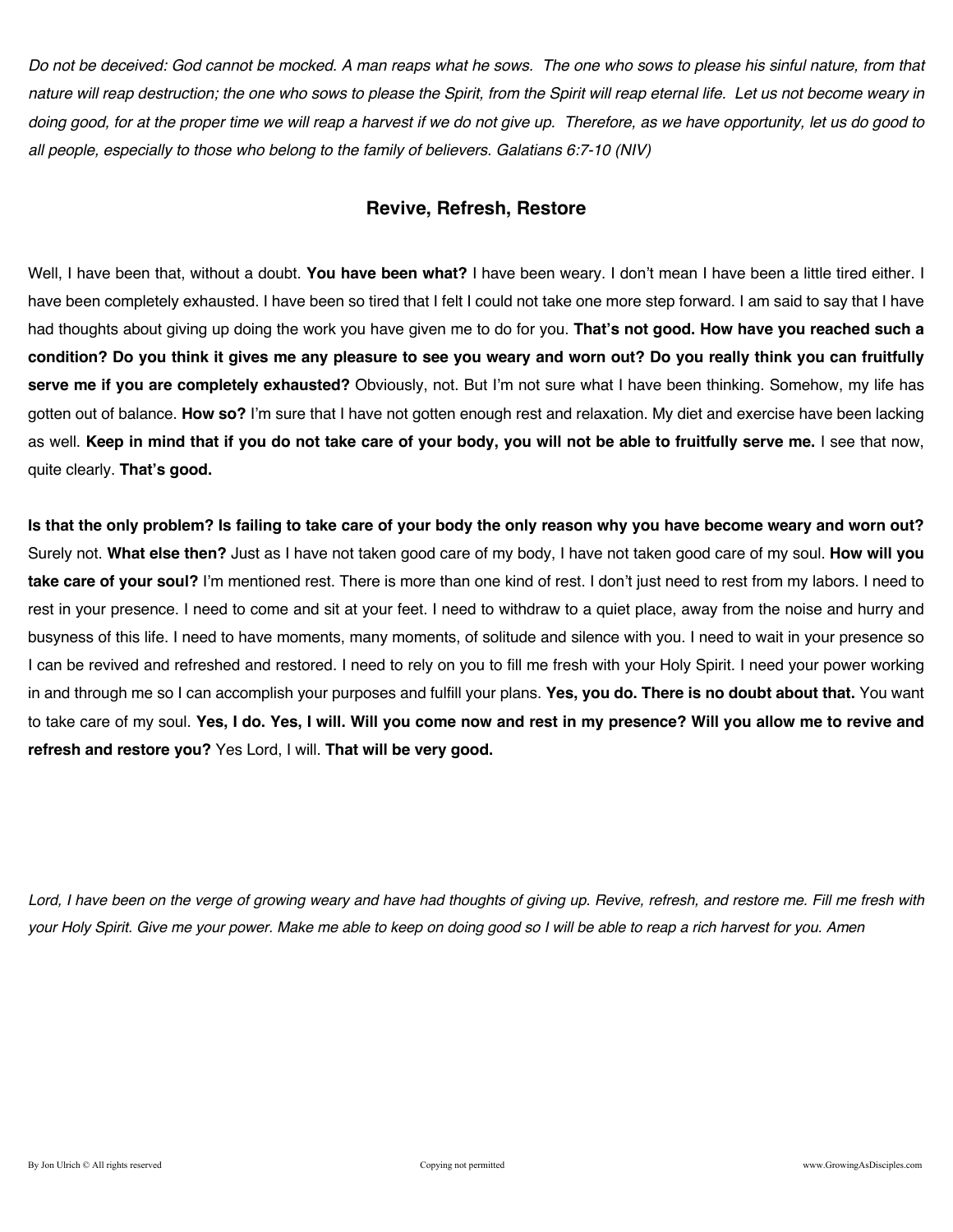## **Promises** *Let Us Not Become Weary*

Do not be deceived: God cannot be mocked. A man reaps what he sows. The one who sows to please his sinful nature, from that nature will reap destruction; the one who sows to please the Spirit, from the Spirit will reap eternal life. Let us not become weary in doing good, for at the proper time we will reap a harvest if we do not give up. Therefore, as we have opportunity, let us do good to all people, especially to those who belong to the family of believers.

NIV Galatians 6:7-10

## **Promises** *Let Us Not Get Tired*

Don't be misled—you cannot mock the justice of God. You will always harvest what you plant. Those who live only to satisfy their own sinful nature will harvest decay and death from that sinful nature. But those who live to please the Spirit will harvest everlasting life from the Spirit. So let's not get tired of doing what is good. At just the right time we will reap a harvest of blessing if we don't give up. Therefore, whenever we have the opportunity, we should do good to everyone—especially to those in the family of faith.

NLT Galatians 6:7-10

## **Promises** *Let Us Not Become Weary*

Do not be deceived; God is not mocked, for you reap whatever you sow. If you sow to your own flesh, you will reap corruption from the flesh; but if you sow to the Spirit, you will reap eternal life from the Spirit. So let us not grow weary in doing what is right, for we will reap at harvest time, if we do not give up. So then, whenever we have an opportunity, let us work for the good of all, and especially for those of the family of faith.

NRSV Galatians 6:7-10

## **Promises** *Let Us Not Lose Heart And Grow Weary*

Do not be deceived and deluded and misled; God will not allow Himself to be sneered at (scorned, disdained, or mocked by mere pretensions or professions, or by His precepts being set aside.) [He inevitably deludes himself who attempts to delude God.] For whatever a man sows, that and that only is what he will reap. For he who sows to his own flesh (lower nature, sensuality) will from the flesh reap decay and ruin and destruction, but he who sows to the Spirit will from the Spirit reap eternal life. And let us not lose heart and grow weary and faint in acting nobly and doing right, for in due time and at the appointed season we shall reap, if we do not loosen and relax our courage and faint. So then, as occasion and opportunity open up to us, let us do good [morally] to all people [not only being useful or profitable to them, but also doing what is for their spiritual good and advantage]. Be mindful to be a blessing, especially to those of the household of faith [those who belong to God's family with you, the believers].

AMP Galatians 6:7-10

## **Promises** *Let Us Not Lose Heart*

Do not be deceived, God is not mocked; for whatever a man sows, this he will also reap. For the one who sows to his own flesh will from the flesh reap corruption, but the one who sows to the Spirit will from the Spirit reap eternal life. Let us not lose heart in doing good, for in due time we will reap if we do not grow weary. So then, while we have opportunity, let us do good to all people, and especially to those who are of the household of the faith.

NASB Galatians 6:7-10

 **Promises** *Let Us Not Grow Weary*

Do not be deceived: God is not mocked, for whatever one sows, that will he also reap. For the one who sows to his own flesh will from the flesh reap corruption, but the one who sows to the Spirit will from the Spirit reap eternal life. And let us not grow weary of doing good, for in due season we will reap, if we do not give up. So then, as we have opportunity, let us do good to everyone, and especially to those who are of the household of faith.

ESV Galatians 6:7-10

 **Promises** *Let Us Not Become Weary*

Do not be deceived, God is not mocked; for whatever a man sows, that he will also reap. For he who sows to his flesh will of the flesh reap corruption, but he who sows to the Spirit will of the Spirit reap everlasting life. And let us not grow weary while doing good, for in due season we shall reap if we do not lose heart. Therefore, as we have opportunity, let us do good to all, especially to those who are of the household of faith.

NKJV Galatians 6:7-10

## **Promises** *Let Us Not Allow Ourselves To Get Fatigued*

Don't be misled: No one makes a fool of God. What a person plants, he will harvest. The person who plants selfishness, ignoring the needs of others—ignoring God!— harvests a crop of weeds. All he'll have to show for his life is weeds! But the one who plants in response to God, letting God's Spirit do the growth work in him, harvests a crop of real life, eternal life. So let's not allow ourselves to get fatigued doing good. At the right time we will harvest a good crop if we don't give up, or quit. Right now, therefore, every time we get the chance, let us work for the benefit of all, starting with the people closest to us in the community of faith.

MSG Galatians 6:7-10

 **Promises** *Let Us Not Get Tired*

Don't be misled; remember that you can't ignore God and get away with it: a man will always reap just the kind of crop he sows! If he sows to please his own wrong desires, he will be planting seeds of evil and he will surely reap a harvest of spiritual decay and death; but if he plants the good things of the Spirit, he will reap the everlasting life that the Holy Spirit gives him. And let us not get tired of doing what is right, for after a while we will reap a harvest of blessing if we don't get discouraged and give up. That's why whenever we can we should always be kind to everyone, and especially to our Christian brothers.

TLB Galatians 6:7-10

 **Promises** *We Must Not Become Tired*

Do not be fooled: You cannot cheat God. People harvest only what they plant. If they plant to satisfy their sinful selves, their sinful selves will bring them ruin. But if they plant to please the Spirit, they will receive eternal life from the Spirit. We must not become tired of doing good. We will receive our harvest of eternal life at the right time if we do not give up. When we have the opportunity to help anyone, we should do it. But we should give special attention to those who are in the family of believers.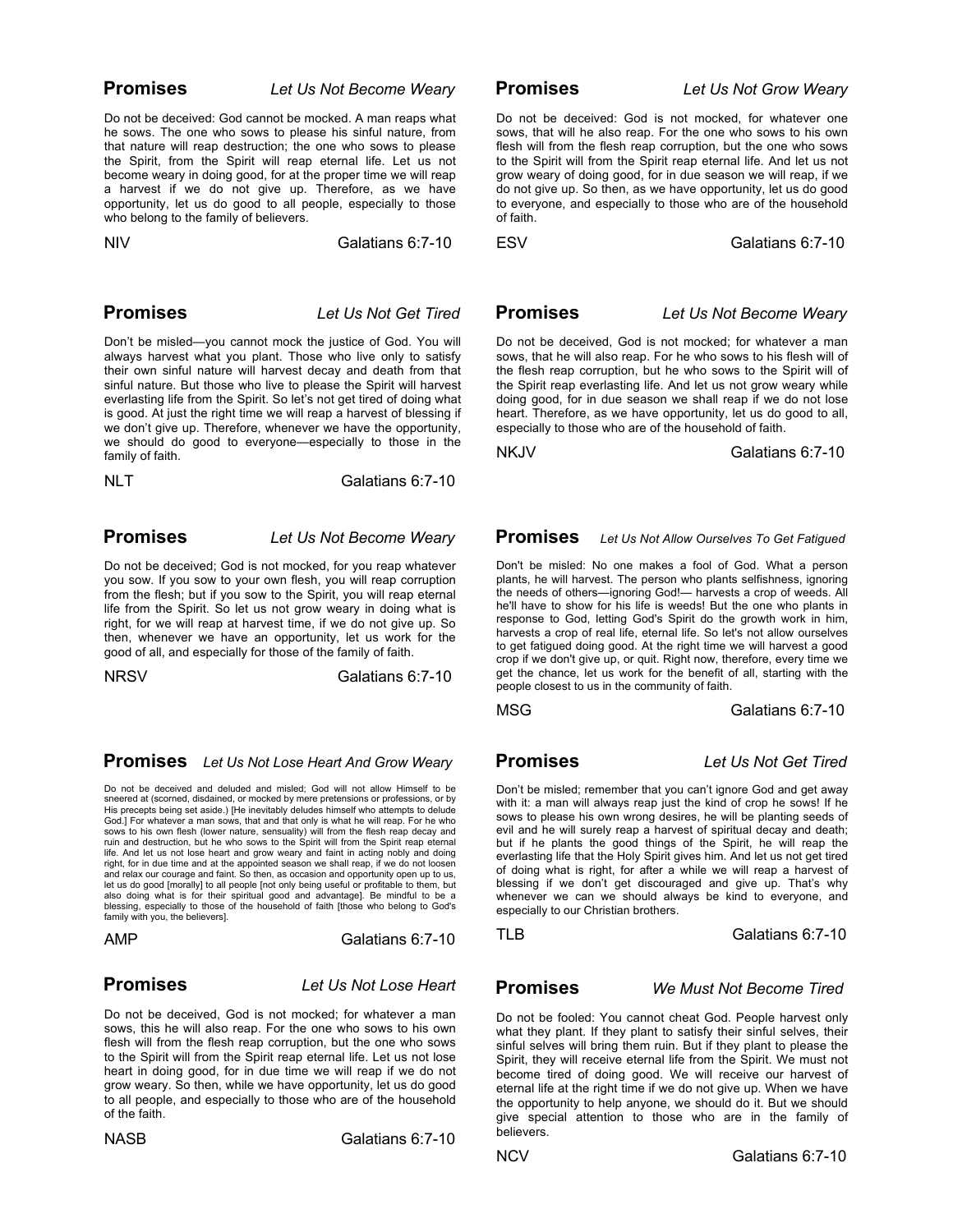# Let Us Not Become Weary Year Meek Langley Day and Date

## **Promises** – Galatians 6:7-10 **In Context:** *Read Galatians 6*

# **Begin With Prayer:** *Here I am Lord. I Am Listening.*

# **Meditating On God's Word:** *(What is God speaking to your heart?)*

Do not be deceived: God cannot be mocked. A man reaps what he sows. The one who sows to please his sinful nature, from that nature will reap destruction; the one who sows to please the Spirit, from the Spirit will reap eternal life. Let us not become weary in doing good, for at the proper time we will reap a harvest if we do not give up. Therefore, as we have opportunity, let us do good to all people, especially to those who belong to the family of believers. Galatians 6:7-10 (NIV)

**Considering The Words***: (What words speak to your heart?)*

Do not be deceived: | God cannot be mocked. | A man reaps what he sows. | The one who sows | to please his sinful nature, | from that nature | will reap destruction; | the one who sows | to please the Spirit, | from the Spirit | will reap eternal life. | Let us not | become weary | in doing good, | for at the proper time | we will reap a harvest | if we do not give up. | Therefore, | as we have opportunity, | let us | do good to all people, | especially to those | who belong to | the family of believers. Galatians 6:7-10 (NIV)

 $\_$  , and the set of the set of the set of the set of the set of the set of the set of the set of the set of the set of the set of the set of the set of the set of the set of the set of the set of the set of the set of th  $\_$  , and the set of the set of the set of the set of the set of the set of the set of the set of the set of the set of the set of the set of the set of the set of the set of the set of the set of the set of the set of th

## **Praying The Scripture:** *(What prayer from your heart will you write?)*

Lord, I have been on the verge of growing weary and have had thoughts of giving up. Revive, refresh, and restore me. Fill me fresh with your Holy Spirit. Give me your power. Make me able to keep on doing good so I will be able to reap a rich harvest for you. Amen  $\_$  , and the set of the set of the set of the set of the set of the set of the set of the set of the set of the set of the set of the set of the set of the set of the set of the set of the set of the set of the set of th

 $\_$  , and the set of the set of the set of the set of the set of the set of the set of the set of the set of the set of the set of the set of the set of the set of the set of the set of the set of the set of the set of th

**What It Means:** *(What questions speak to your heart?) (Suggested questions for small group discussion are in bold)* What work has the Lord given you to do for Him that will one day result in a rich harvest for His Kingdom? When have you been weary and have had thoughts of giving up doing what the Lord has given you to do for Him? When have you asked the Lord to revive, refresh, and restore you so you can keep on doing good? When have you asked the Lord to fill you fresh with His Spirit so you will have power to keep on doing good? **Why is it critically important that you don't grow weary and give up doing your work for the Lord? How are you making use of every opportunity to do the good that the Lord has given you to do for Him? Why can you be certain that you will one day reap a harvest for God if you do not grow weary and give up?**

 $\_$  , and the set of the set of the set of the set of the set of the set of the set of the set of the set of the set of the set of the set of the set of the set of the set of the set of the set of the set of the set of th  $\_$  , and the set of the set of the set of the set of the set of the set of the set of the set of the set of the set of the set of the set of the set of the set of the set of the set of the set of the set of the set of th  $\_$  , and the set of the set of the set of the set of the set of the set of the set of the set of the set of the set of the set of the set of the set of the set of the set of the set of the set of the set of the set of th  $\_$  , and the set of the set of the set of the set of the set of the set of the set of the set of the set of the set of the set of the set of the set of the set of the set of the set of the set of the set of the set of th  $\_$  , and the set of the set of the set of the set of the set of the set of the set of the set of the set of the set of the set of the set of the set of the set of the set of the set of the set of the set of the set of th  $\_$  , and the set of the set of the set of the set of the set of the set of the set of the set of the set of the set of the set of the set of the set of the set of the set of the set of the set of the set of the set of th  $\_$  , and the set of the set of the set of the set of the set of the set of the set of the set of the set of the set of the set of the set of the set of the set of the set of the set of the set of the set of the set of th

## **Living It Out:** *(What action step is God guiding your heart to take?)*

Don't grow weary, but rather keep doing the good you have been given to do, so you will reap a rich harvest for God.  $\_$  , and the set of the set of the set of the set of the set of the set of the set of the set of the set of the set of the set of the set of the set of the set of the set of the set of the set of the set of the set of th

## **Seeing It Happen:** *(What are you trusting God for in your heart?)*

Have faith that you will one day reap a rich harvest for God if you do not grow weary and give up working for Him.

## **Get Ready To Share:** *(What can you share with others from your heart?)*

Share with another person or your small group how you are continuing to do the good God has given you to do for Him.  $\_$  , and the set of the set of the set of the set of the set of the set of the set of the set of the set of the set of the set of the set of the set of the set of the set of the set of the set of the set of the set of th

 $\_$  , and the set of the set of the set of the set of the set of the set of the set of the set of the set of the set of the set of the set of the set of the set of the set of the set of the set of the set of the set of th

## **Close With Prayer:** *Quiet Yourself Before The Lord*

*Pause And Offer Prayers Of… With An Attitude Of Faith Listen To What The Lord Wants To Say To You*

Adoration… \_\_\_\_\_\_\_\_\_\_\_\_\_\_\_\_\_\_\_\_\_\_\_\_\_\_\_\_\_\_\_\_\_\_\_\_\_\_\_\_\_\_\_\_\_\_\_\_\_\_\_\_\_\_\_\_\_\_\_\_\_\_\_\_\_\_\_\_\_\_\_\_\_\_\_\_\_\_\_ Thanksgiving... Confession... \_\_\_\_\_\_\_\_\_\_\_\_\_\_\_\_\_\_\_\_\_\_\_\_\_\_\_\_\_\_\_\_\_\_\_\_\_\_\_\_\_\_\_\_\_\_\_\_\_\_\_\_\_\_\_\_\_\_\_\_\_\_\_\_\_\_\_\_\_\_\_\_\_\_\_\_\_\_\_ Intercession... Petition… \_\_\_\_\_\_\_\_\_\_\_\_\_\_\_\_\_\_\_\_\_\_\_\_\_\_\_\_\_\_\_\_\_\_\_\_\_\_\_\_\_\_\_\_\_\_\_\_\_\_\_\_\_\_\_\_\_\_\_\_\_\_\_\_\_\_\_\_\_\_\_\_\_\_\_\_\_\_\_